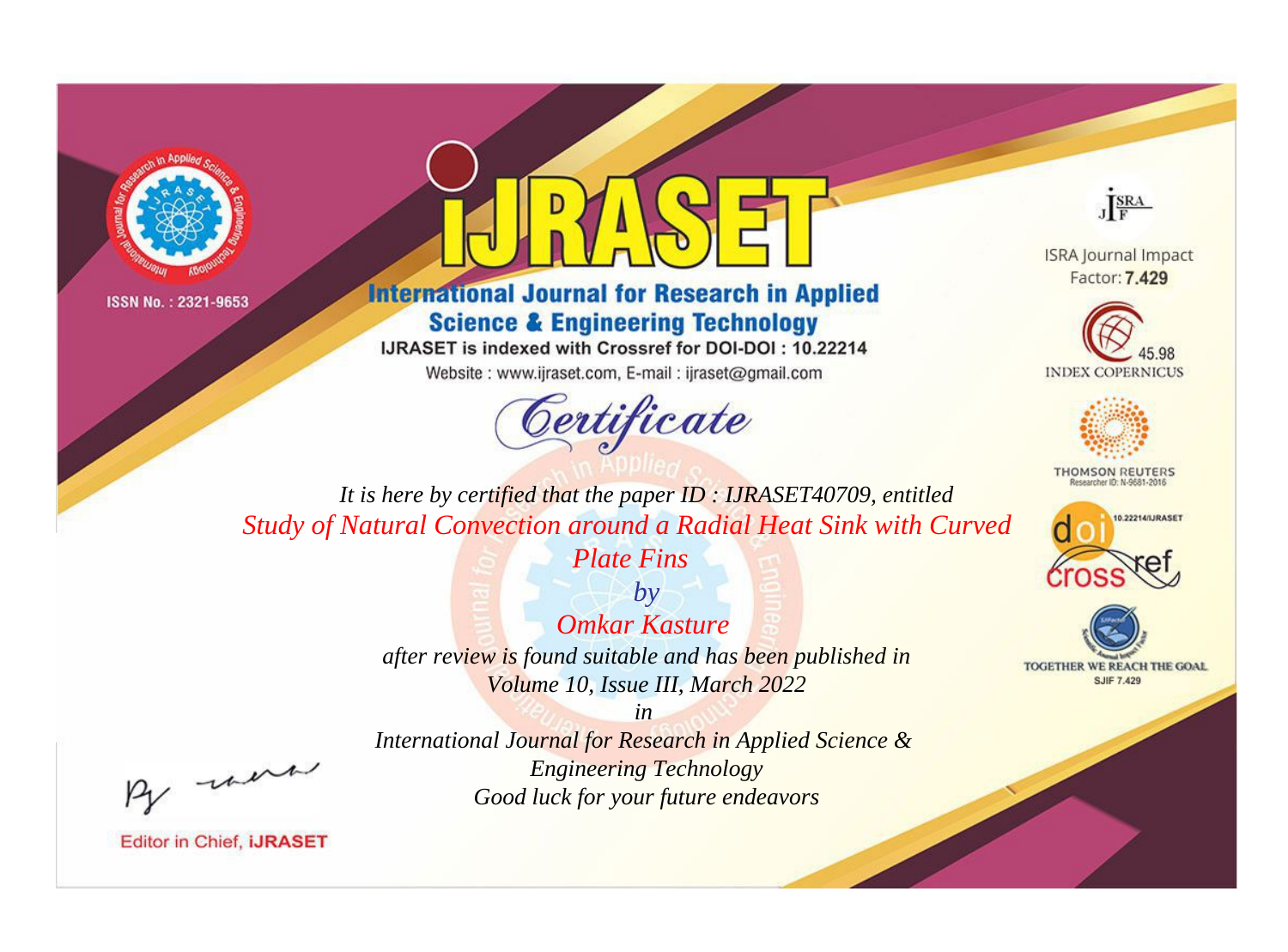



**International Journal for Research in Applied Science & Engineering Technology** 

IJRASET is indexed with Crossref for DOI-DOI: 10.22214

Website: www.ijraset.com, E-mail: ijraset@gmail.com





**ISRA Journal Impact** Factor: 7.429





**THOMSON REUTERS** 



TOGETHER WE REACH THE GOAL **SJIF 7.429** 

*It is here by certified that the paper ID : IJRASET40709, entitled Study of Natural Convection around a Radial Heat Sink with Curved* 

*Plate Fins*

*by Sarthak Pagar after review is found suitable and has been published in Volume 10, Issue III, March 2022*

, un

*International Journal for Research in Applied Science & Engineering Technology Good luck for your future endeavors*

*in*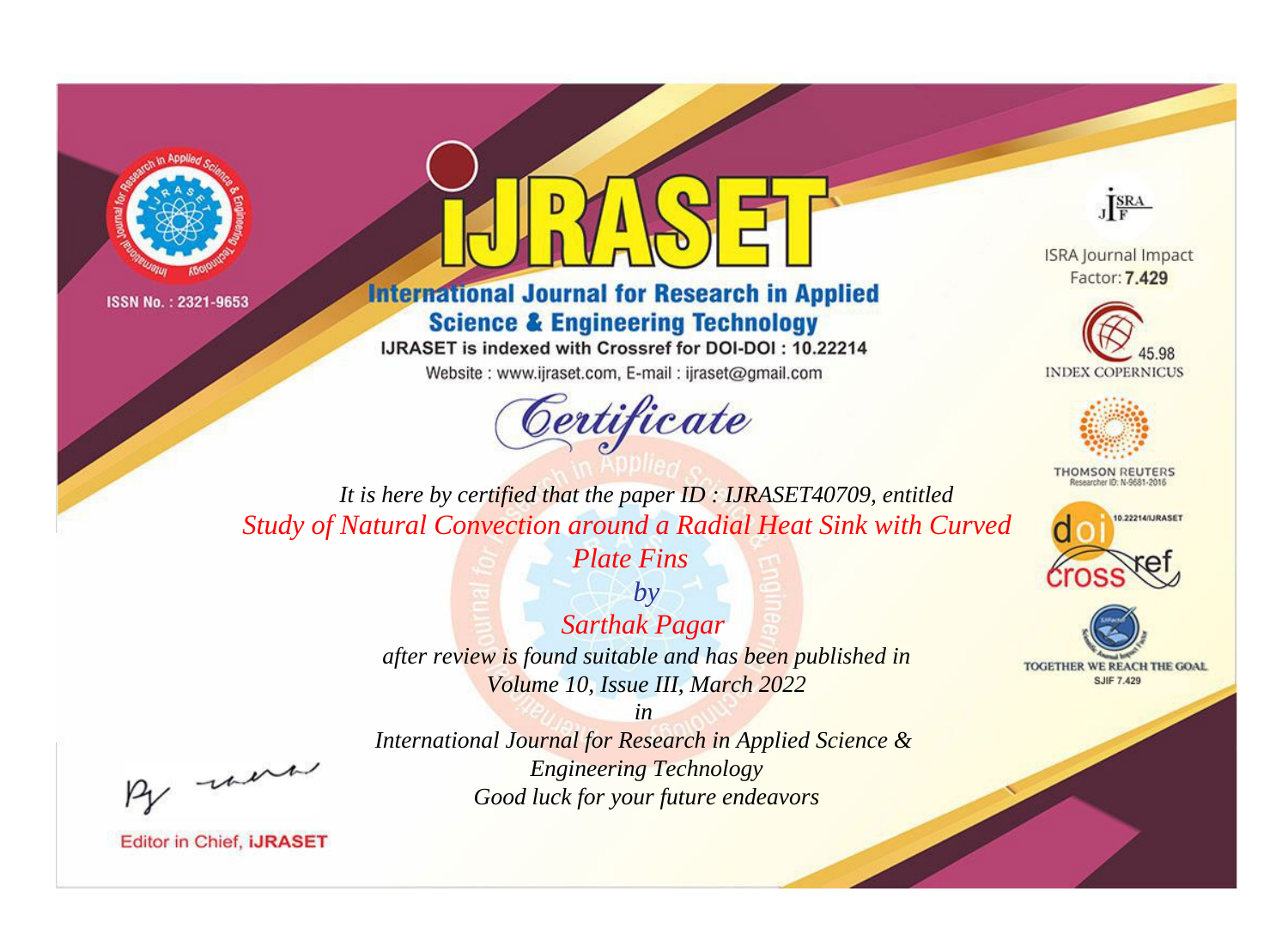



**International Journal for Research in Applied Science & Engineering Technology** 

IJRASET is indexed with Crossref for DOI-DOI: 10.22214

Website: www.ijraset.com, E-mail: ijraset@gmail.com





**ISRA Journal Impact** Factor: 7.429





**THOMSON REUTERS** 



TOGETHER WE REACH THE GOAL **SJIF 7.429** 

*It is here by certified that the paper ID : IJRASET40709, entitled Study of Natural Convection around a Radial Heat Sink with Curved* 

*Plate Fins*

*by Harshad Ghorpade after review is found suitable and has been published in Volume 10, Issue III, March 2022*

, un

*International Journal for Research in Applied Science & Engineering Technology Good luck for your future endeavors*

*in*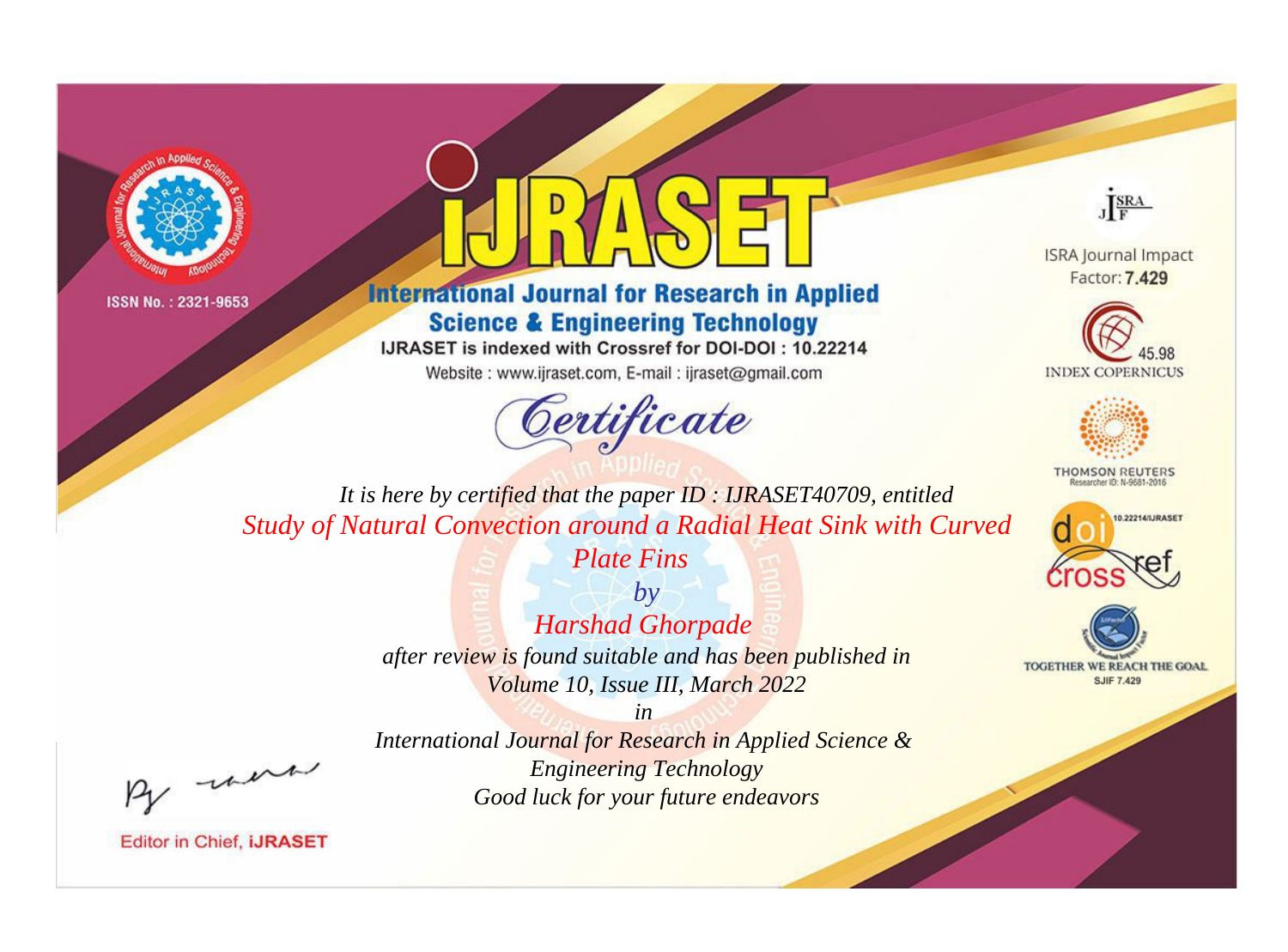



**International Journal for Research in Applied Science & Engineering Technology** 

IJRASET is indexed with Crossref for DOI-DOI: 10.22214

Website: www.ijraset.com, E-mail: ijraset@gmail.com



JERA

**ISRA Journal Impact** Factor: 7.429





**THOMSON REUTERS** 



TOGETHER WE REACH THE GOAL **SJIF 7.429** 

It is here by certified that the paper ID: IJRASET40709, entitled Study of Natural Convection around a Radial Heat Sink with Curved

**Plate Fins** 

 $b\nu$ Roshan Kale after review is found suitable and has been published in Volume 10, Issue III, March 2022

were

International Journal for Research in Applied Science & **Engineering Technology** Good luck for your future endeavors

 $in$